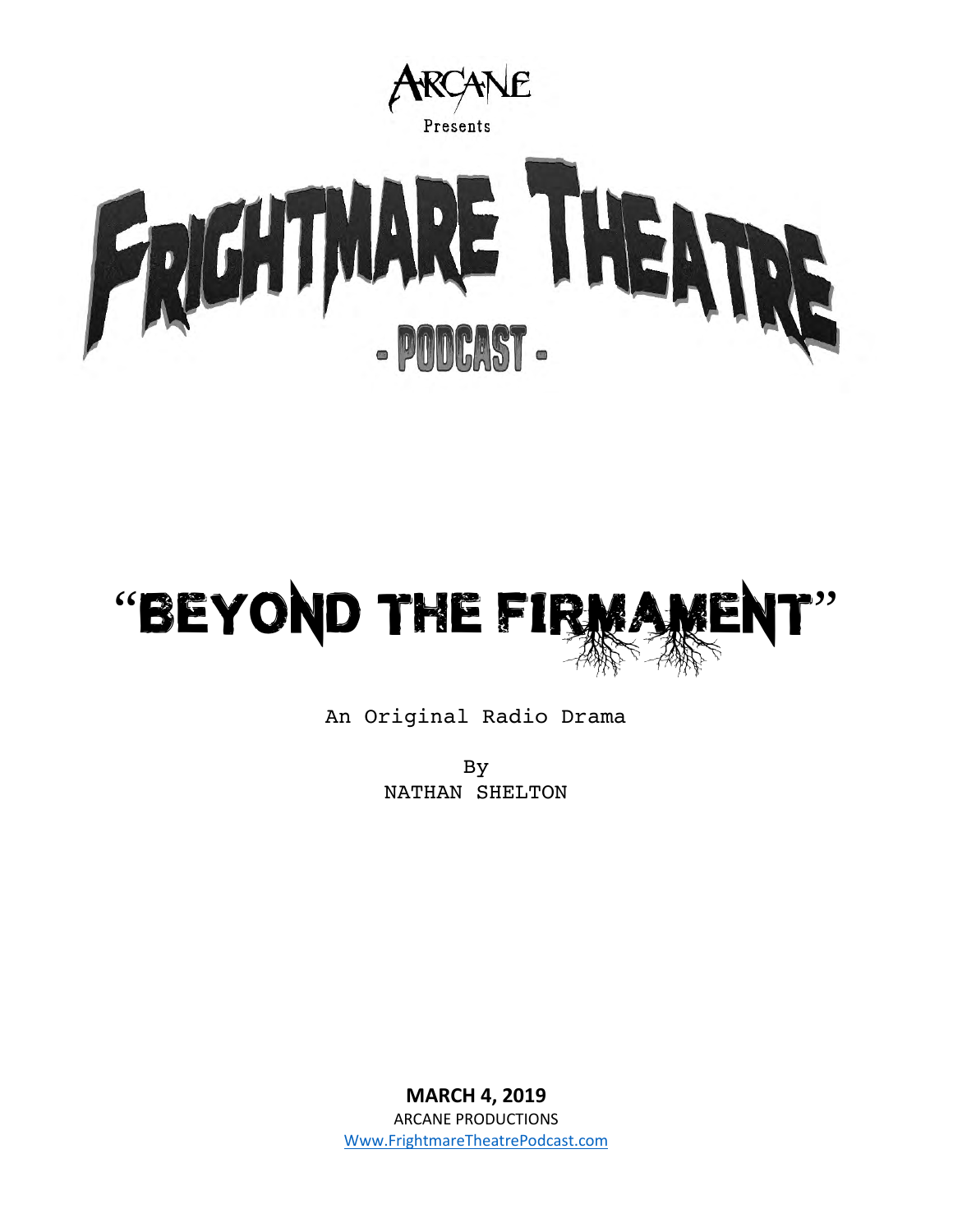# **"**BEYOND THE FIRMAMENT**"**  CHARACTERS

**DR. PICKMAN:** Renowned Archeologist and professor at a prestigious Chicago University; on the verge of a world-shattering discovery.

- **CLIVE:** Dr. Pickman's graduate assistant. Young and awestruck by his mentor.
- **DR. BARKER:** Renowned professor of ancient languages working in South America; former colleague of Dr. Pickman.

#### **EUROPEAN**

**NEWS ANCHOR:** BBC/NPR style field reporter.

**AMERICAN** 

**NEWS ANCHOR:** Evening desk news anchor.

## **NOTES: \*SPECIAL NOTE ON PRONUNCIATION OF CHANT\***

**"TACH-DA KLUEESH VUELLA DA DULAMEN MWUERACK EN- CATUGALA NACHT MIDIGAN"**  *(tak–da /kloo-eeshvuella /da-doolamaan-mwerrock /een-katoogalla /nakt-mideegaan)* 

**"ETE CTHULHU SHLEENE THAGUA-NOORS! PH'NGLUI MGLW'NAFH CTHULHU R'LYEH WGAH'NAGL FHTAGN"**  *(ete/Khlûl′-hloo shleen-thagwa-noors/Funug-looee/mugul-WUN-ah-fuh/Khlûl′-hloo/Rye-lyeh/ wuh-gah-AH-gul/fuh-TA-gun)*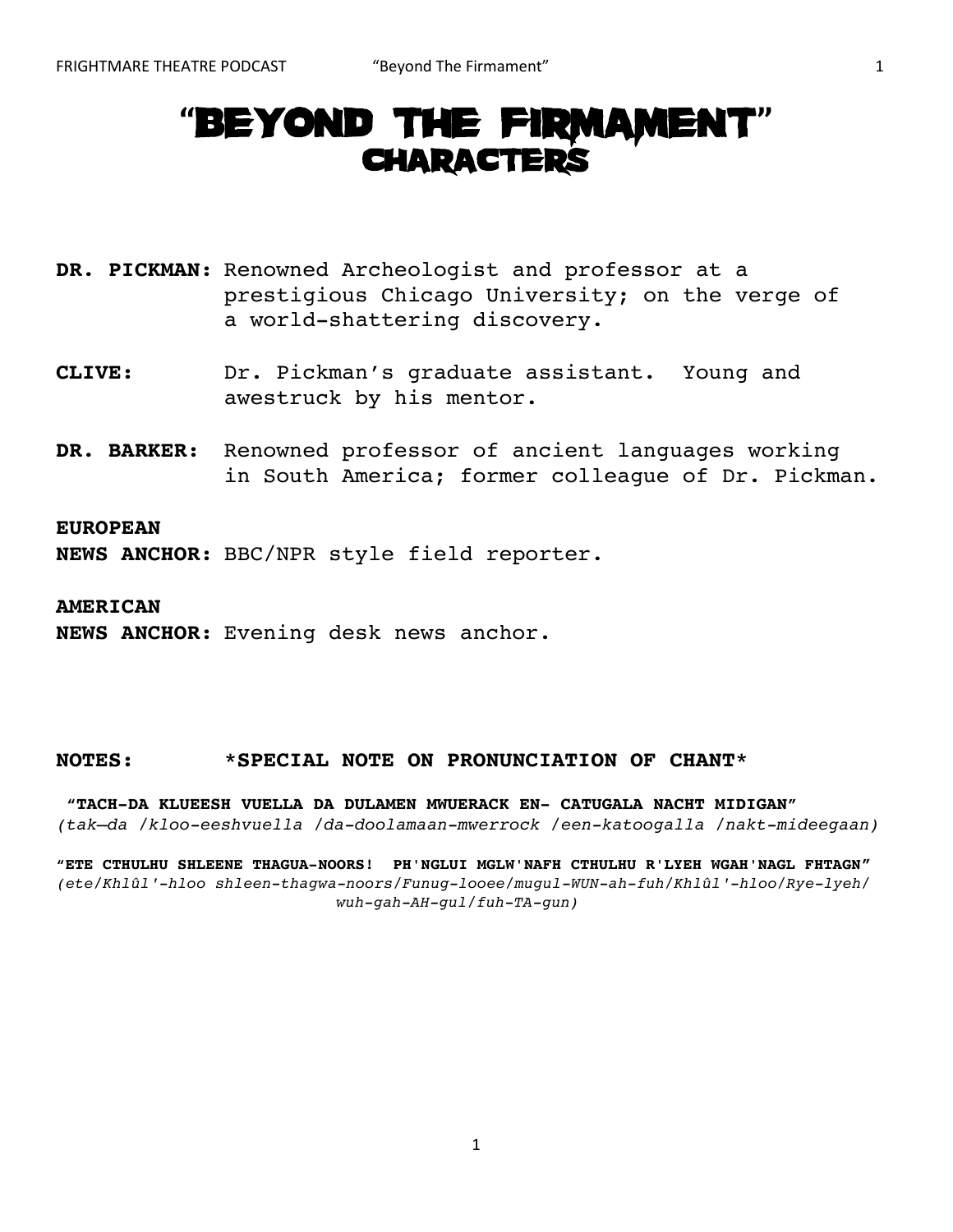# FRIGHTMARE THEATRE PODCAST

## **"BEYOND THE FIRMAMENT"**

## **FRIGHTMARE THEATRE INTRO**

| MUSIC <sub>1</sub> | "FTP THEME"                               | (CONTINUE UNDER)                                                                                                                                                                                                                                                                                                                                                                                                                                                                                                                                             | (LET FINISH) |
|--------------------|-------------------------------------------|--------------------------------------------------------------------------------------------------------------------------------------------------------------------------------------------------------------------------------------------------------------------------------------------------------------------------------------------------------------------------------------------------------------------------------------------------------------------------------------------------------------------------------------------------------------|--------------|
| <b>ANNOUNCER:</b>  | the theme to MASH.<br>FRIGHTMARE THEATRE. | The hour has grown late and shadows lurk around<br>every corner. A child's mother checks under his<br>bed three times before turning out the light,<br>and yet the boy continues to hear shallow<br>breathing underneath him in the darkness. Across<br>town, a lonely clown walks up and down a residential<br>street, dragging a wet dripping sack and whistling<br>And now, loyal listeners It<br>is time once again, to turn down the lights and<br>turn up the terror. For you are on the verge of<br>leaping into the awe-inspiring precipice known as |              |
| END MUSIC 1        | "FTP THEME"                               |                                                                                                                                                                                                                                                                                                                                                                                                                                                                                                                                                              |              |
| HOST:              | Doctor Necropolis.                        | Good evening my putrid poochies, and welcome to<br>Frightmare Theatre. I am your ever-eerie host,                                                                                                                                                                                                                                                                                                                                                                                                                                                            |              |
| SOUND 1            | MUSIC HIT                                 | "OMINOUS ORGAN CHORDS"                                                                                                                                                                                                                                                                                                                                                                                                                                                                                                                                       |              |
|                    |                                           | We have a hideously hair-raising story for you<br>little boys and ghouls tonight! This grotesque<br>grimoire comes to you straight from the realms of<br>cosmic horror; inspired by the mad prophet, H.P.<br>Lovecraft. And honestly, who doesn't love a juicy<br>Lovecraftian tale, am I right?                                                                                                                                                                                                                                                             |              |
| <b>AGNES:</b>      |                                           | (Loud) They're TENTACLES not TAILS!                                                                                                                                                                                                                                                                                                                                                                                                                                                                                                                          |              |
| <b>HOST:</b>       |                                           | Turn the hearing aids up, Agnes.                                                                                                                                                                                                                                                                                                                                                                                                                                                                                                                             |              |
| <b>AGNES:</b>      |                                           | (Loud) Lovecraft writes about Cephalopod Gods.<br>Cephalopods have tentacles!                                                                                                                                                                                                                                                                                                                                                                                                                                                                                |              |
| Host:              |                                           | That's very true Agnes, dear. Now can we-                                                                                                                                                                                                                                                                                                                                                                                                                                                                                                                    |              |
| <b>AGNES:</b>      |                                           | (Loud) Octopus have BEAKS!                                                                                                                                                                                                                                                                                                                                                                                                                                                                                                                                   |              |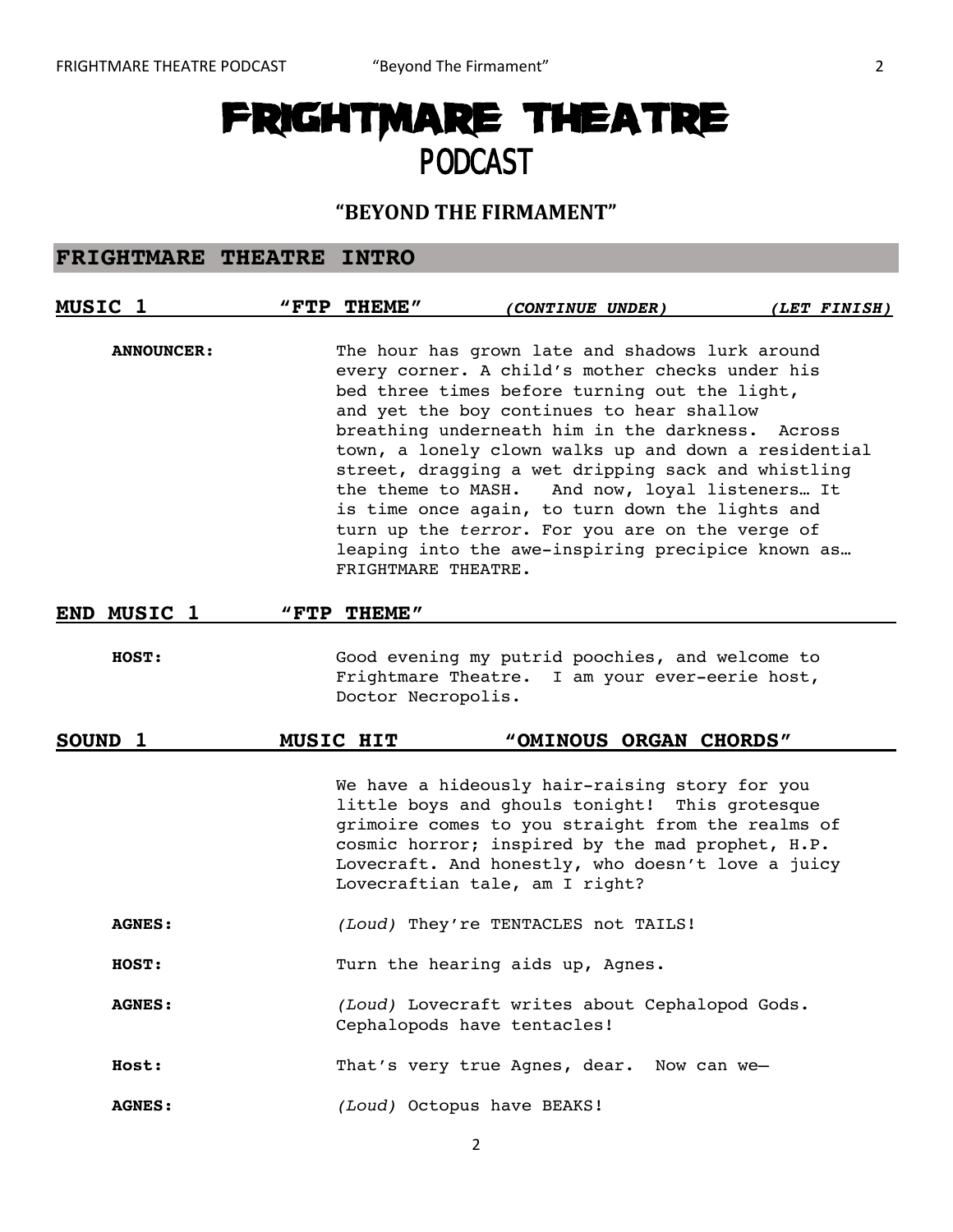| FRIGHTMARE THEATRE PODCAST | "Beyond The Firmament"                                                                                                                                                                                                                                                                                                                                                                                                                                                                                                                        | 3 |  |
|----------------------------|-----------------------------------------------------------------------------------------------------------------------------------------------------------------------------------------------------------------------------------------------------------------------------------------------------------------------------------------------------------------------------------------------------------------------------------------------------------------------------------------------------------------------------------------------|---|--|
| AL:                        | (OFF) (from booth) What is happening.                                                                                                                                                                                                                                                                                                                                                                                                                                                                                                         |   |  |
| HOST:                      | I think Agnes is broken. Agnes? Agnes, dear,<br>do you smell burning toast?                                                                                                                                                                                                                                                                                                                                                                                                                                                                   |   |  |
| <b>AGNES:</b>              | The nineteen-ninety-six TV movie "The Beast", based on<br>Peter Benchley's number one bestseller, was a top ten<br>rated miniseries on TV but failed to grab the same<br>numbers as "Jaws" in the theater, BUT did better than<br>the knockoff movie, "Piranha", directed by Joe Dante,<br>and its sequel, "Piranha II: The Spawning" NOT<br>directed by Joe Dante. Joe Dante DID direct the<br>horror classic "Gremlins", but "Gremlins II: The New<br>Batch", NOT Joe Dante, BUT he DID do "The Howling",<br>NOT the shitty Howling sequels |   |  |
| HOST:                      | WHAT IS "THE BEAST"?!                                                                                                                                                                                                                                                                                                                                                                                                                                                                                                                         |   |  |
| <b>AGNES:</b>              | NOT Joe Dante.                                                                                                                                                                                                                                                                                                                                                                                                                                                                                                                                |   |  |
| AL:                        | (OFF) (FROM BOOTH) That's that giant squid movie from<br>the nineties.                                                                                                                                                                                                                                                                                                                                                                                                                                                                        |   |  |
| <b>AGNES:</b>              | Nineteen-ninety-six. Peter Benchley's number one                                                                                                                                                                                                                                                                                                                                                                                                                                                                                              |   |  |
| HOST:                      | Jesus Christ, she's gone mental. AL! Get, Greg in<br>here!                                                                                                                                                                                                                                                                                                                                                                                                                                                                                    |   |  |
| SOUND 1.2                  | <b>LOUD BUZZER</b>                                                                                                                                                                                                                                                                                                                                                                                                                                                                                                                            |   |  |
|                            | (Agnes continues ranting in the background as we hear)                                                                                                                                                                                                                                                                                                                                                                                                                                                                                        |   |  |
| <b>SOUND 1.3</b>           | Step & Drag of Greg's labored footsteps (from hall)                                                                                                                                                                                                                                                                                                                                                                                                                                                                                           |   |  |
| <b>SOUND 1.4</b>           | <b>RUSTED STUDIO Vault DOOR OPENS</b>                                                                                                                                                                                                                                                                                                                                                                                                                                                                                                         |   |  |
| <b>GREG:</b>               | Hey, boys and ghouls!                                                                                                                                                                                                                                                                                                                                                                                                                                                                                                                         |   |  |
| <u>SOUND 1.5</u>           | Canned applause w/ Sienfeld-esque music sting                                                                                                                                                                                                                                                                                                                                                                                                                                                                                                 |   |  |
| HOST:                      | Greg, that's MY line.                                                                                                                                                                                                                                                                                                                                                                                                                                                                                                                         |   |  |
| GREG:                      | HEY, GOYS and BOOLS!                                                                                                                                                                                                                                                                                                                                                                                                                                                                                                                          |   |  |
| HOST:                      | argh. What do you want, Greg?!                                                                                                                                                                                                                                                                                                                                                                                                                                                                                                                |   |  |
| GREG:                      | You called me!                                                                                                                                                                                                                                                                                                                                                                                                                                                                                                                                |   |  |
| HOST:                      | Oh right. Agnes is broken again. Fix her!                                                                                                                                                                                                                                                                                                                                                                                                                                                                                                     |   |  |
|                            |                                                                                                                                                                                                                                                                                                                                                                                                                                                                                                                                               |   |  |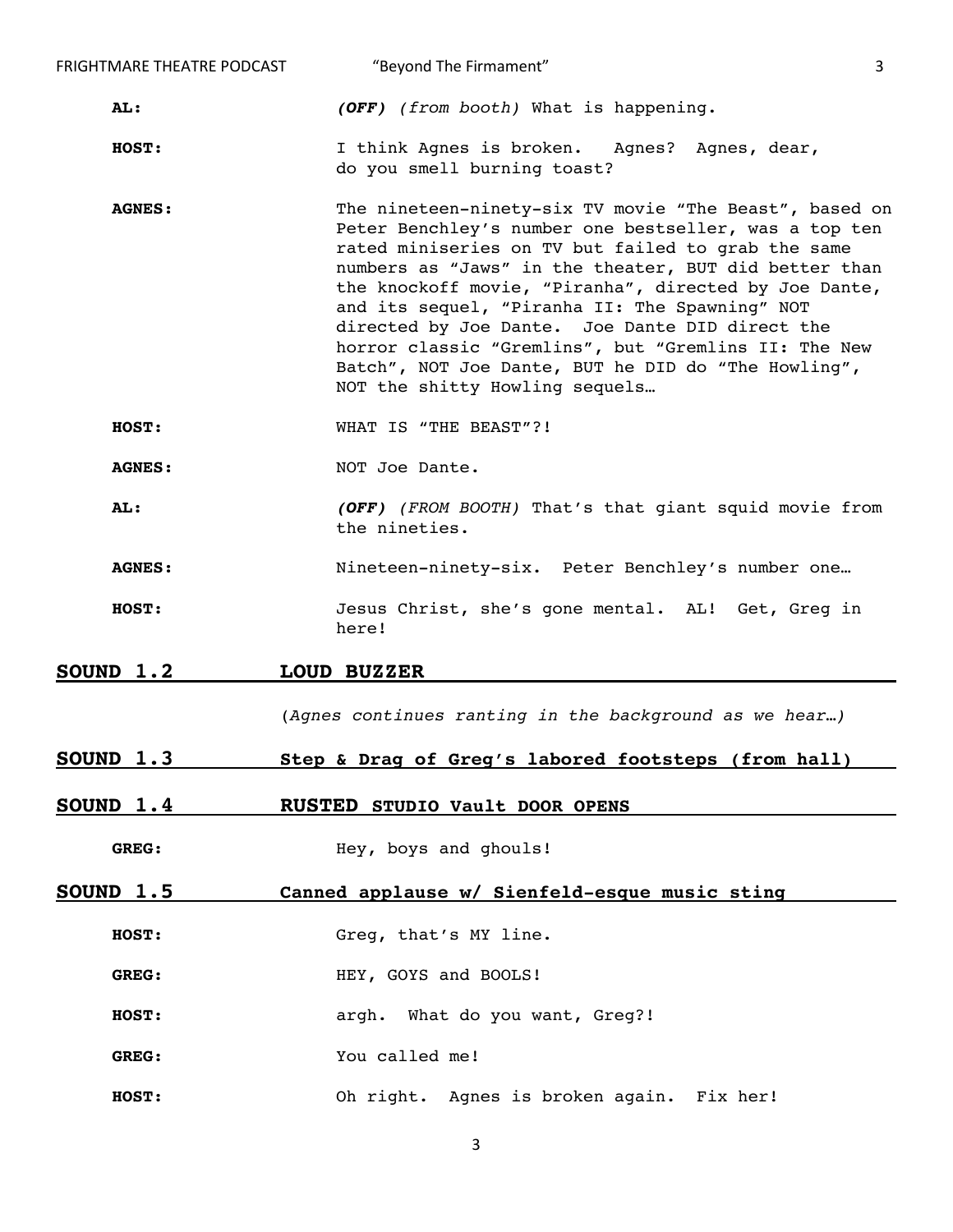| FRIGHTMARE THEATRE PODCAST | "Beyond The Firmament"<br>4                                                                                                                                                                                      |
|----------------------------|------------------------------------------------------------------------------------------------------------------------------------------------------------------------------------------------------------------|
| GREG:                      | I had a HUNCH it was something like that.                                                                                                                                                                        |
| <b>SOUND 1.6</b>           | <b>CANNED LAUGHTER</b>                                                                                                                                                                                           |
| HOST:                      | Knock it off, Al. Greg, we have a show to do here.                                                                                                                                                               |
| GREG:                      | Not to worry. I have everything I need in my trusty<br>tool belt!                                                                                                                                                |
| SOUND 1.7                  | DRILL BUZZES TWICE                                                                                                                                                                                               |
| <b>AGNES:</b>              | and according to fans, "In the Mouth of Madness" is<br>widely considered to be the most Lovecraftian film in<br>existence, NOT based on any actual Lovecraft story.<br>Directed by John Carpenter, NOT Joe Dante |
| HOST:                      | Please God, Shut her up!                                                                                                                                                                                         |
| GREG:                      | Oh, it's pronounced GREG. Let's see what we have<br>here                                                                                                                                                         |
| SOUND 1.8                  | DRILL BUZZ / UNSCREWING METAL LID / Electrical Sparks                                                                                                                                                            |
| GREG:                      | Oh, here's your problem, right here.                                                                                                                                                                             |
| HOST:                      | I can't believe this, we are trying to do a show, and<br>Agnes has octopus on the brain!                                                                                                                         |
| GREG:                      | That's exactly right! How'd you quess.                                                                                                                                                                           |
| <b>HOST:</b>               | What?!                                                                                                                                                                                                           |
| SOUND 1.9                  | Loud suction cup puckers as octopus is pried off                                                                                                                                                                 |
| GREG:                      | 'Dunno how this little guy got in there, but he's out<br>She should be right as rain in no time. (CLOSE)<br>now.<br>Hey, little fella. (BACK) Awe, can I keep him???                                             |
| <u>SOUND 1.10</u>          | slimy tentacles flailing and smacking                                                                                                                                                                            |
| <b>OCTOPUS:</b>            | (gargling) arrgghhh the old ones shall be agaiiiinnn                                                                                                                                                             |
| AL:                        | (OFF) (FROM BOOTH) Wait. What did it just say?                                                                                                                                                                   |
| HOST:                      | Fine! Take the damn thing. Just get it out of<br>YES!<br>We gotta get back in action here.<br>here!                                                                                                              |
| <b>AGNES:</b>              | "Loony Tunes: Back in Action", directed by Joe Dante.                                                                                                                                                            |
| ALL:                       | (sighs)<br>4                                                                                                                                                                                                     |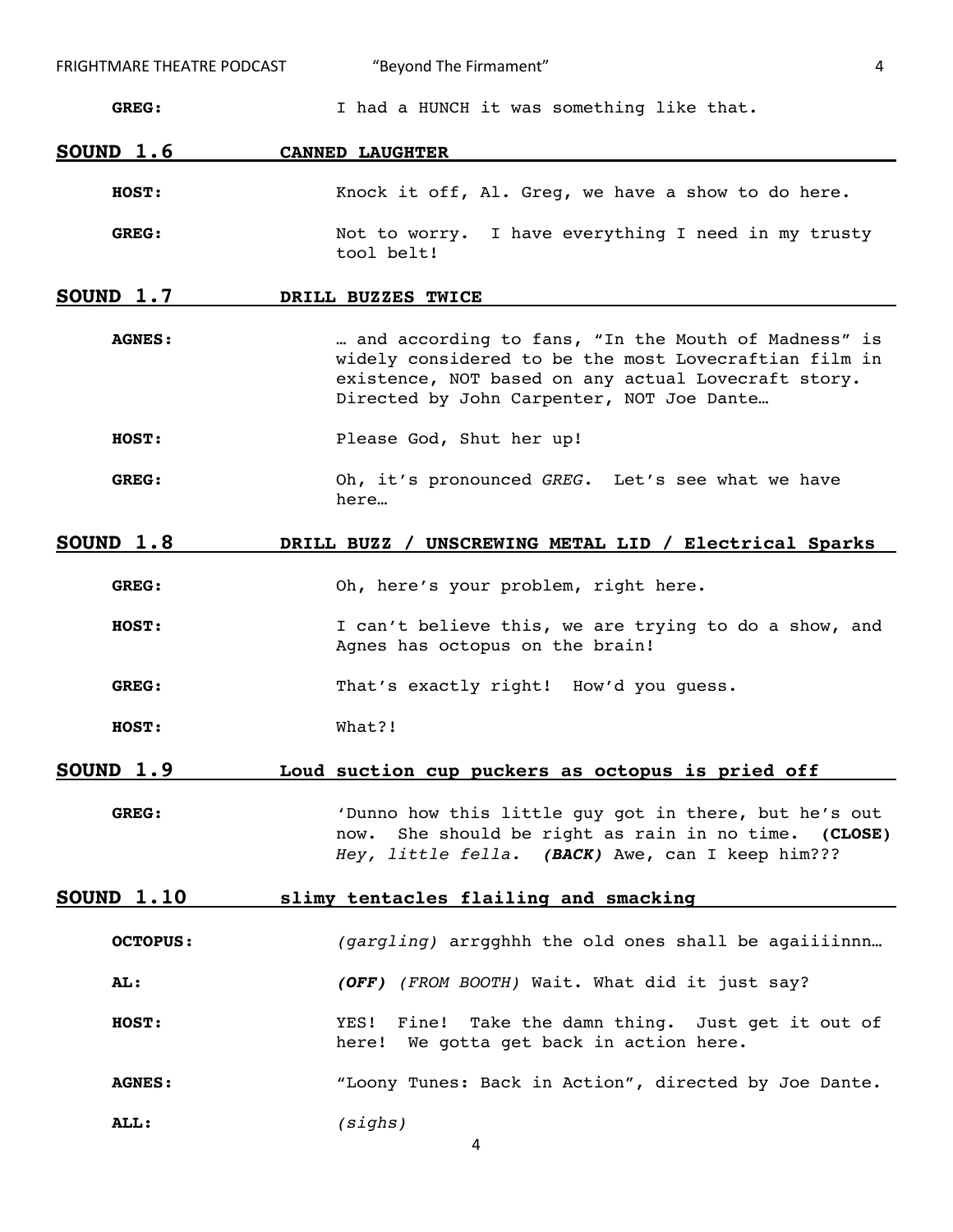- **HOST:** Al, I'm dyin' here. Let's spool the story. And before you close her up, Greg, check to see if there's any Gremlins stuck in there too? She's on a loop!
- AGNES: "Gremlins", Directed by Joe-

## **MUSIC 2 FIRMAMENT MUSIC INTRO (under)(transitions us into)**

AND NOW, boys and ghouls, prepare yourself for the maddening monstrosity that lies… **"Beyond the Firmament".** *(Laughs maniacally.)*

## **\*END MUSIC 2 FIRMAMENT MUSIC INTRO (FADE OUT INTO…)**

## **FTP SCRIPT #2 "BEYOND THE FIRMAMENT" SCENE 1**

## **SOUND 2 LIGHT RAIN BEATS ON WINDOW (FROM OUTSIDE)(under/ Continuous)**

## **SOUND 3 DISTANT THUNDER ROLLS (INTERMITTENT) (under/ Continuous)**

## **SOUND 4** TELEVISION STATIC / MULTIPLE CHANNELS FLIPPED BEFORE LANDING ON...

**AMERICAN NEWS ANCHOR: (D- ON TV)** …and in other news, renowned archeologist, Dr. Philippa Pickman has returned to the Windy City where she and her team have set to work on her latest discovery. We go now to our correspondent; live from the excavation site in the UK.

#### **SOUND 5 D-ON TV: STONG WINDS AND RAIN WITH AMBIENT THUNDER (under)**

**EUROPEAN NEWS ANCHOR: (D- ON TV)** *(SHOUTING OVER STORM)* Yesterday marked an historic event in the world of science where, on a small uninhabited island off the coast of Scotland, a significant piece of World history may have been unearthed. Despite record storms for the area and other unusually difficult hardships, Dr. Pickman's team may have uncovered one of the oldest examples of early-human written language to date. It has been difficult to gain much insight on this story as the notoriously secretive Pickman has had the relic under lock and key and refuses interviews while traveling back to the states to continue her work on the find. We have heard rumors that she will be making a statement from her base of operations in Chicago later this week. As of this morning, the archeological site has been submerged by rising ocean tides as the unprecedented sea storms continue to rage throughout much of the UK. **(CONTINUED)**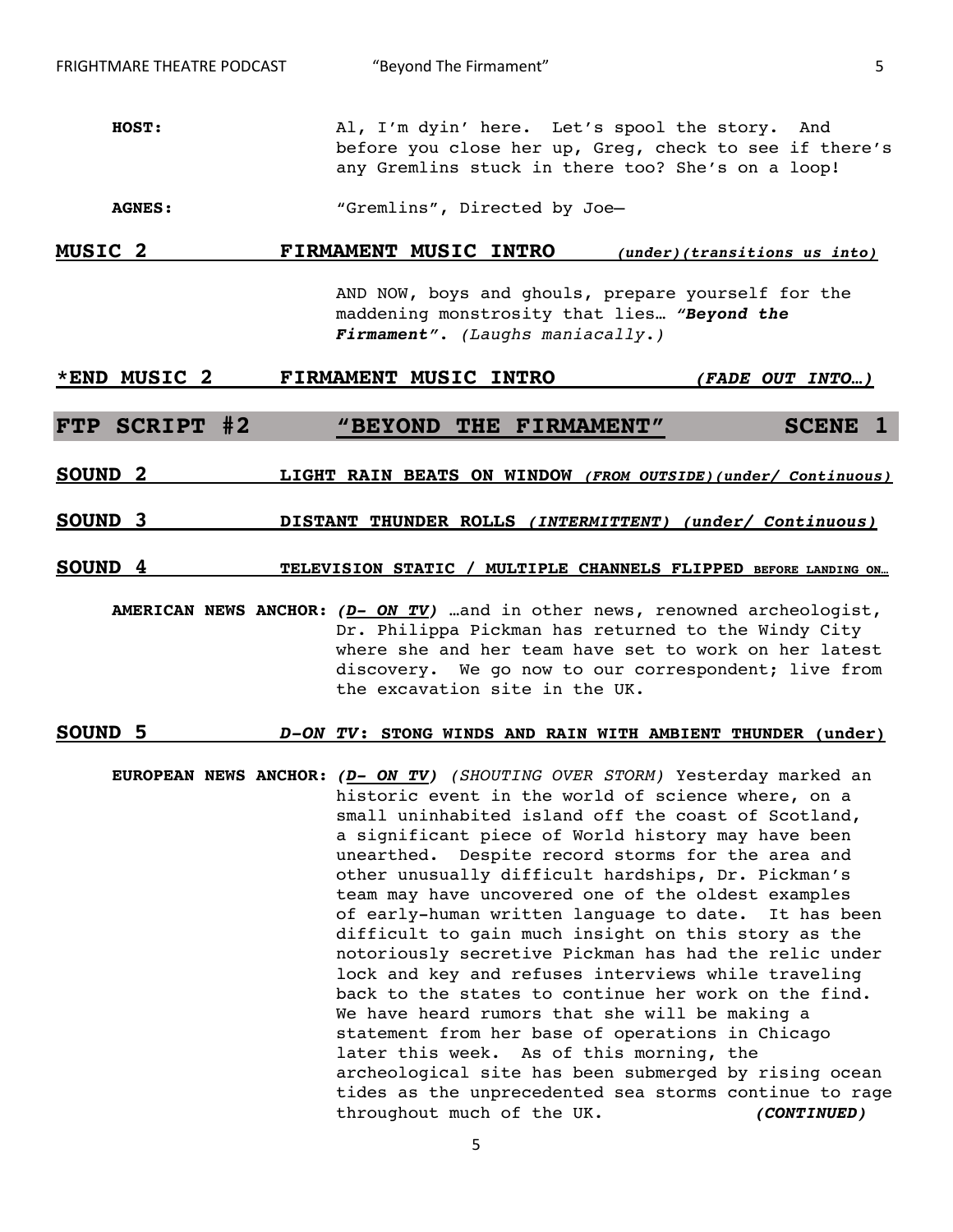- **EUROPEAN NEWS ANCHOR: (CONT. (D- ON TV)** *(SHOUTING OVER STORM)* We have differing reports coming in that several of the excavation team members were reported to have been badly injured during the dig and subsequent evacuation from the small island. They are now being treated at Lady Margaret Hospital in Millport. The nature of their injuries is unclear at this time – *(continues under)*
	- **DR. PICKMAN: (CLOSE/ OVER TV)** Turn that garbage off, Clive. I am sick of hearing it.

## **\*END SOUND 5 LOWER D-ON TV: REPORTER/ STORM (fade out)**

- **CLIVE:** You got a nice shout out, at least. I'd love to be called a "*Renowned Archeologist*" one day.
- **DR. PICKMAN:** It's far more trouble than it's worth, believe me. Who can live up to that? They care about titles. I care about the work.
- **CLIVE:** It's perfectly natural for the public to be inquisitive as to what we found, Profess –
- **DR. PICKMAN:** Yes, but again they are focusing on the WRONG aspects of the story. With an historical find of this magnitude I hardly think fretting over the hospitalization of, frankly, careless workers –
- **CLIVE:** Professor. Javie was one of those workers. It's horrible what happened to him… to all of them.
- **DR. PICKMAN:** I know, Clive. I'm sorry. That was callous of me. I suppose I'm a bit defensive on the subject.
- CLIVE: No, Professor. What could you have done?
- **DR. PICKMAN:** It was my dig. I shouldn't have left them alone that night to guard the site when they were already so *terrified;* not thinking clearly and irrational. Those damn local superstitions. Had we stayed behind and—
- **CLIVE:** The same could've happened to us if we'd been there that night. Who knows? I only hope at least one makes it through so we may find out what really happened to them. (PAUSE) Jesus. Their eyes; the horror frozen on their faces. Javie's hair had gone stark-white. What do you think could've--

6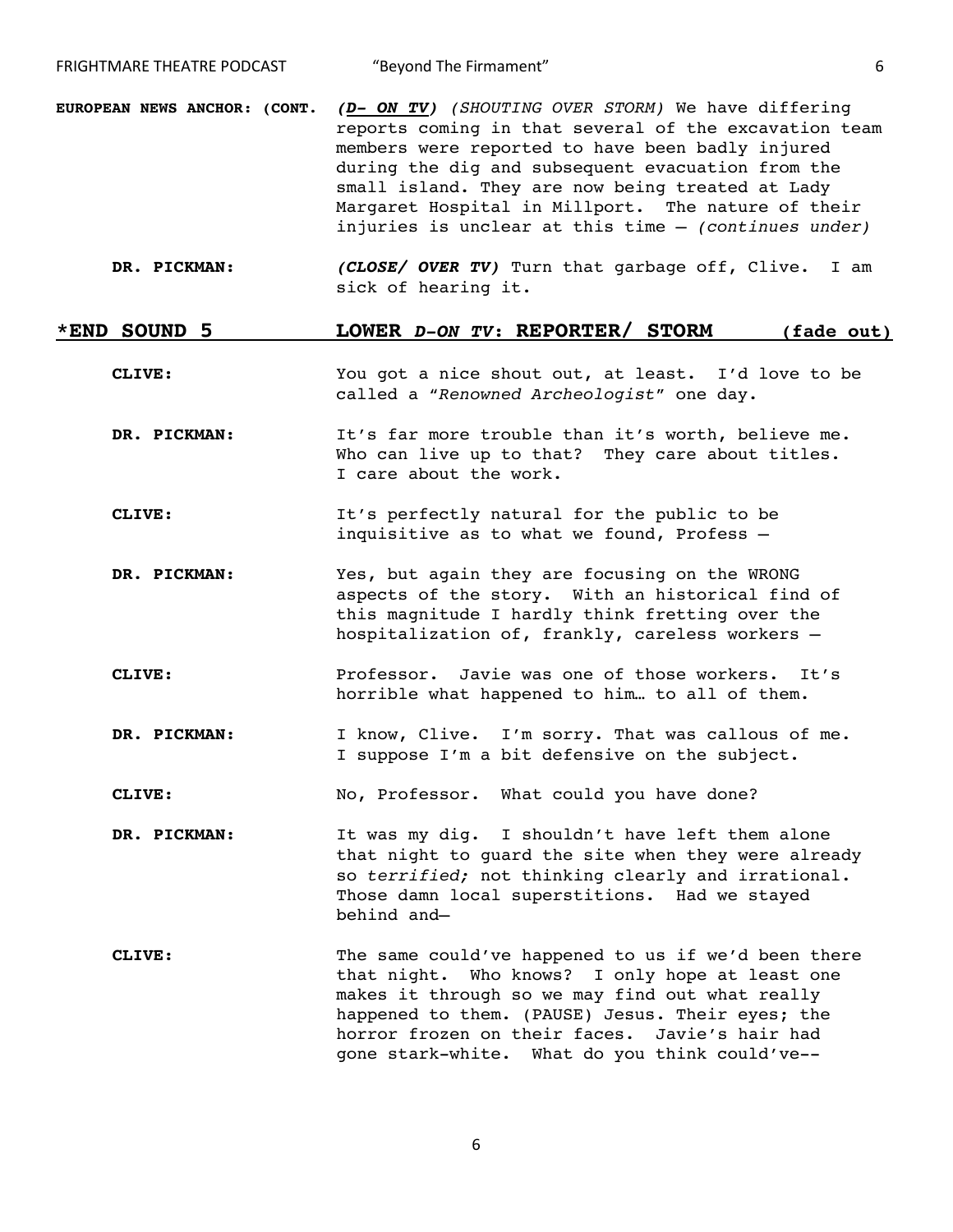| FRIGHTMARE THEATRE PODCAST | "Beyond The Firmament"                                                                                                                                                                                                                                   |  |
|----------------------------|----------------------------------------------------------------------------------------------------------------------------------------------------------------------------------------------------------------------------------------------------------|--|
| DR. PICKMAN:               | The storm, perhaps. The dark. Superstitious twits.<br>Their manic hysteria started when we first unearthed<br>the artifact. Immense fear has the power to undo<br>even the strongest willed of us. You remember their<br>wild tales, Clive? So animated. |  |
| CLIVE:                     | Yeah. To tell you the truth, Professor, I myself<br>haven't had a decent night's sleep since we unearthed<br>this thing. Those stories the natives told. (shivers)                                                                                       |  |
| DR. PICKMAN:               | Now, don't you start in too.                                                                                                                                                                                                                             |  |
| CLIVE:                     | Wait, Professor. The News! They're talking about<br>the storms.                                                                                                                                                                                          |  |

## **SOUND 6 D-ON TV: EXTREME STATTIC (throughout broadcast) (FADE UP)**

**AMERICAN NEWS ANCHOR: (D- ON TV)** And in other news, the national weather service has issued more severe warnings for both the east and west coast this morning as a series of rapidly developing major storm cells have increased in strength over the past week. The storms have already decimated many coastal cities in much of Europe and Africa's eastern border and continue to threaten many more with seemingly no end in sight. Top meteorologists and environmentalists have yet to provide any answers as to the cause of the massive storms or predict their continued path of destruction. We received word that marshal Law has been initiated in a few of these areas but reports are not confirmed. Officials are urging anyone living in one of these potential hot spots, please take cover and heed the warnings of your local weather advisory until further notice.

> And from China today more disturbing news, as eightynine new cases of crippling birth defects were reported only this morning. Similar occurrences have been reported in recent weeks within multiple countries, prompting many religious officials to –

#### **\*END SOUND 6 D-ON TV: REPORTER ON TV WITH EXTREME STATTIC (SNAP OUT)**

**DR. PICKMAN:** I asked you to shut that off.

**CLIVE:** Hey, I was watching that. I have family in Florida.

**DR. PICKMAN:** I'm sure they're taking cover and will be just fine, Clive. You can call them in the morning, but for now we have work to do.

7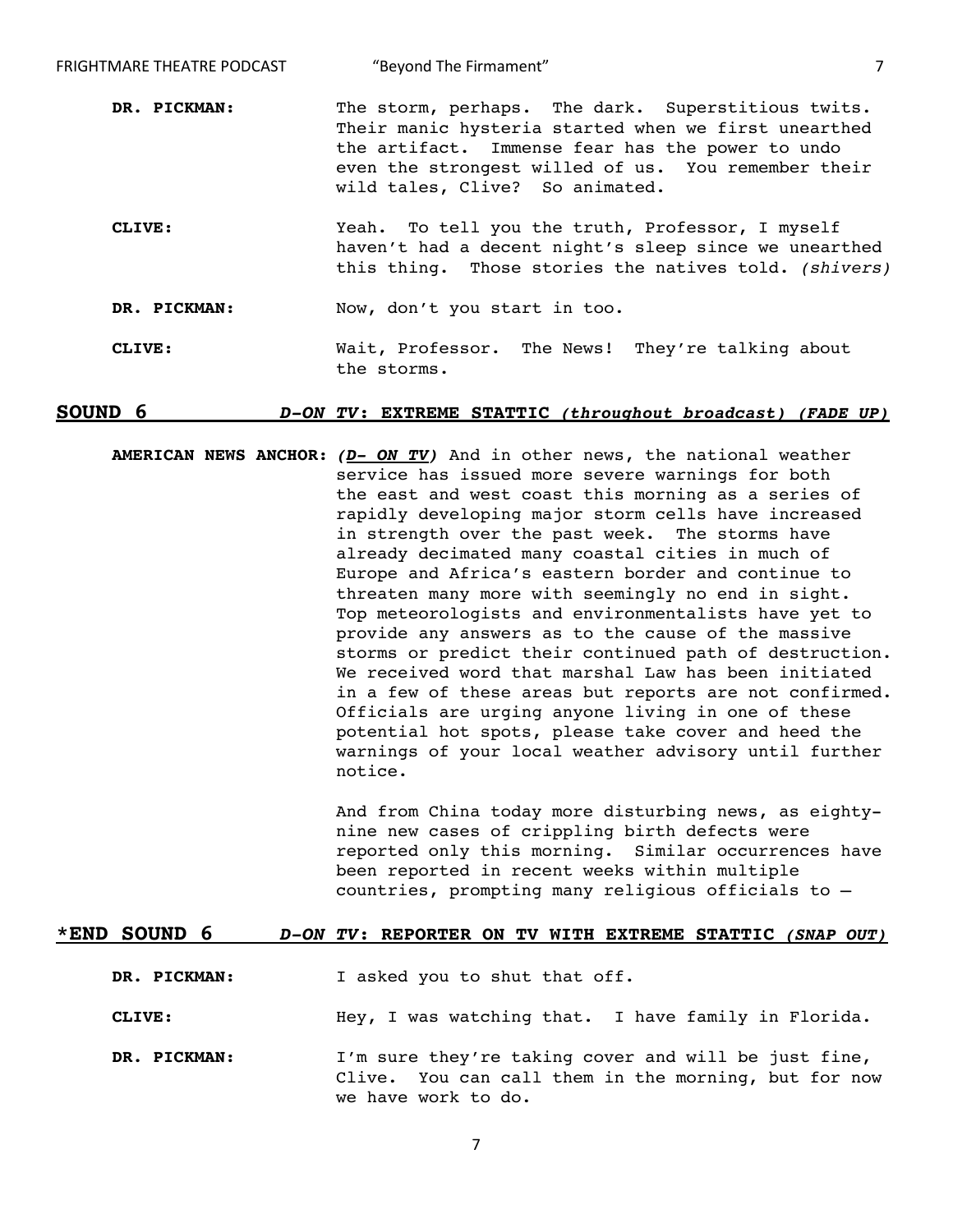| <b>FRIGHTMARE THEATRE PODCAST</b> | 8<br>"Beyond The Firmament"                                                                                                                                                                                                                                  |
|-----------------------------------|--------------------------------------------------------------------------------------------------------------------------------------------------------------------------------------------------------------------------------------------------------------|
| CLIVE:                            | And Dr. Barker is still down in South America. I<br>can't imagine what the storms are doing there.                                                                                                                                                           |
| DR. PICKMAN:                      | Richard's fine. I heard from him a few hours ago. I<br>sent him the new images of the glyphs to get his take<br>on the possible dialect.                                                                                                                     |
| CLIVE:                            | If they're as rare as you say, how much help can he<br>possibly give us with identifying the origin?                                                                                                                                                         |
| DR. PICKMAN:                      | Richard Barker is the finest authority in dead<br>languages living today and he owes me. If we are to<br>have any hope whatsoever of deciphering and<br>translating these glyphs this century, we'll need him.<br>Now, c'mon and help me get this unwrapped. |

#### **SOUND 7 LARGE STONE OBJECT SET ON METAL TABLE**

## **SOUND 8 PLASTIC WRAPPING IS REMOVED**

#### **SOUND 9 A LOW HUM REVERBERATES AROUND THE ROOM (continues under)**

- **DR. PICKMAN:** It's so beautiful.
- **CLIVE:** If you say so, Professor. Argh. Heavy as all hell. Jesus, I thought they cleaned this at the site before loading it into the crate.
- **DR. PICKMAN:** They did. But the material is unusually porous and has undoubtedly soaked up much of its… environment over time.
- **CLIVE:** That's a nice way of saying it's a foul, slimecovered, jagged mess that smells like rotting meat. Quite eloquent, Professor. You should've taught marketing.
- **DR. PICKMAN:** *(IN A DAZE)* Yes… well, if you'd spent untold eons trapped beneath rock and clay at the bottom of the sea, waiting to be found… then you would have earned the right to make judgements.

#### **\*FADE UP: SOUND 9 LOW HUM GROWS IN INTENSITY (continues Louder)**

| SOUND 10 | FAINT WHISPERS: CACOPHONY OF VOICES CHANTING IN |  |  |                                        |
|----------|-------------------------------------------------|--|--|----------------------------------------|
|          | UNKNOWN LANGUAGE*                               |  |  | (building in intensity until suddenly) |
|          |                                                 |  |  |                                        |

## **\*END SOUND 10 WHISPERS CHANTING: BUILDING UNTIL\* (snap out)**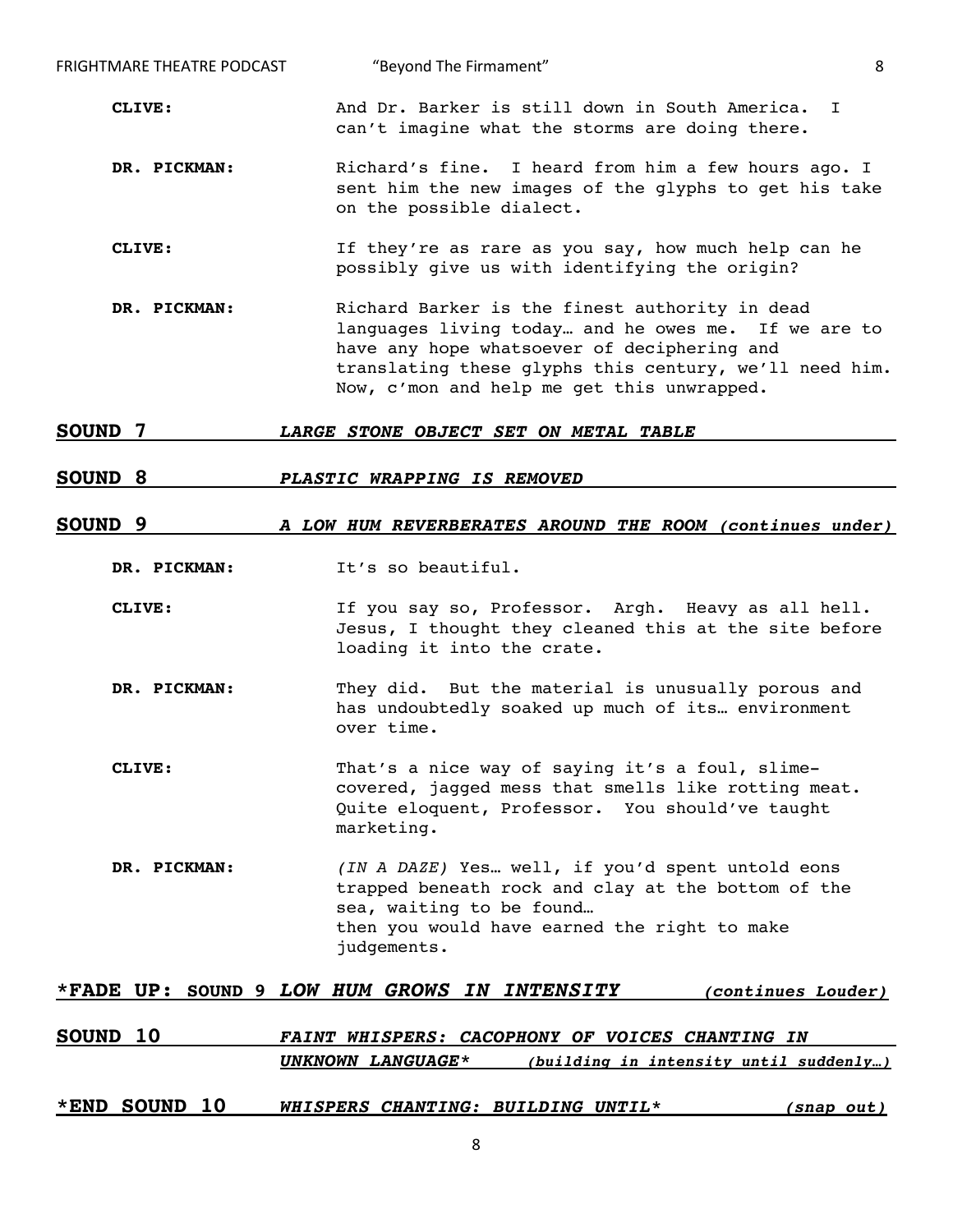**CLIVE:** Professor? Professor, are you all right?

**DR. PICKMAN:** What? Of course. Yes. I'm just… it is *magnificent*, isn't it? In all my years I've never seen anything quite like it.

**CLIVE:** It is something else, I can -

**DR. PICKMAN:** Truly remarkable that it has survived all these centuries. Almost as if… as if it were *waiting*. Waiting for *me* to find it; to bring it back into the light.

## **SOUND 11 FAINT WHISPERS: CHANTING IN UNKNOWN LANGUAGE\* (under…)**

**DR. PICKMAN:(CONTINUED)** How fortunate we are, Clive. To be alive at this moment. Serving as harbingers of its ancient message. And soon to speak aloud that which long dead tongues can no longer speak. *Those secrets*, once again carried on the wind like a wet heat to the four corners of the earth.

**CLIVE:** PROFESSOR, your hand!

## **\*END SOUND 11 FAINT WHISPERS: CHANTING IN UNKNOWN LANGUAGE\* (under…)**

## **SOUND 12 GLASS JARS TOPPLE**

*(DR. PICKMAN SHRIEKS IN PAIN.)* 

## **DR. PICKMAN:** How foolish of me. I must have been daydreaming and cut my palm on that jagged edge.

- **CLIVE:** This whole thing is a jagged edge, Professor. And you were *NOT* daydreaming. You didn't even sound like you. I… I think you need to go home for the night. Your hand is bleeding like a stuck pig. We can lock this up and start fresh in the morning.
- **DR. PICKMAN:** NO! No, Clive. I'm just a little tired, but Richard will be calling shortly with his findings and those samples from the lab will be in first thing in the morning. I want to have a nice jumpstart on this before they arrive. You go home. Get some rest. It was a very long and difficult week. But we made it back. We managed to get our new baby home, and all will be well.

## **SOUND 13 RUNNING WATER / TEARING BANDAGE WRAPPER (under)**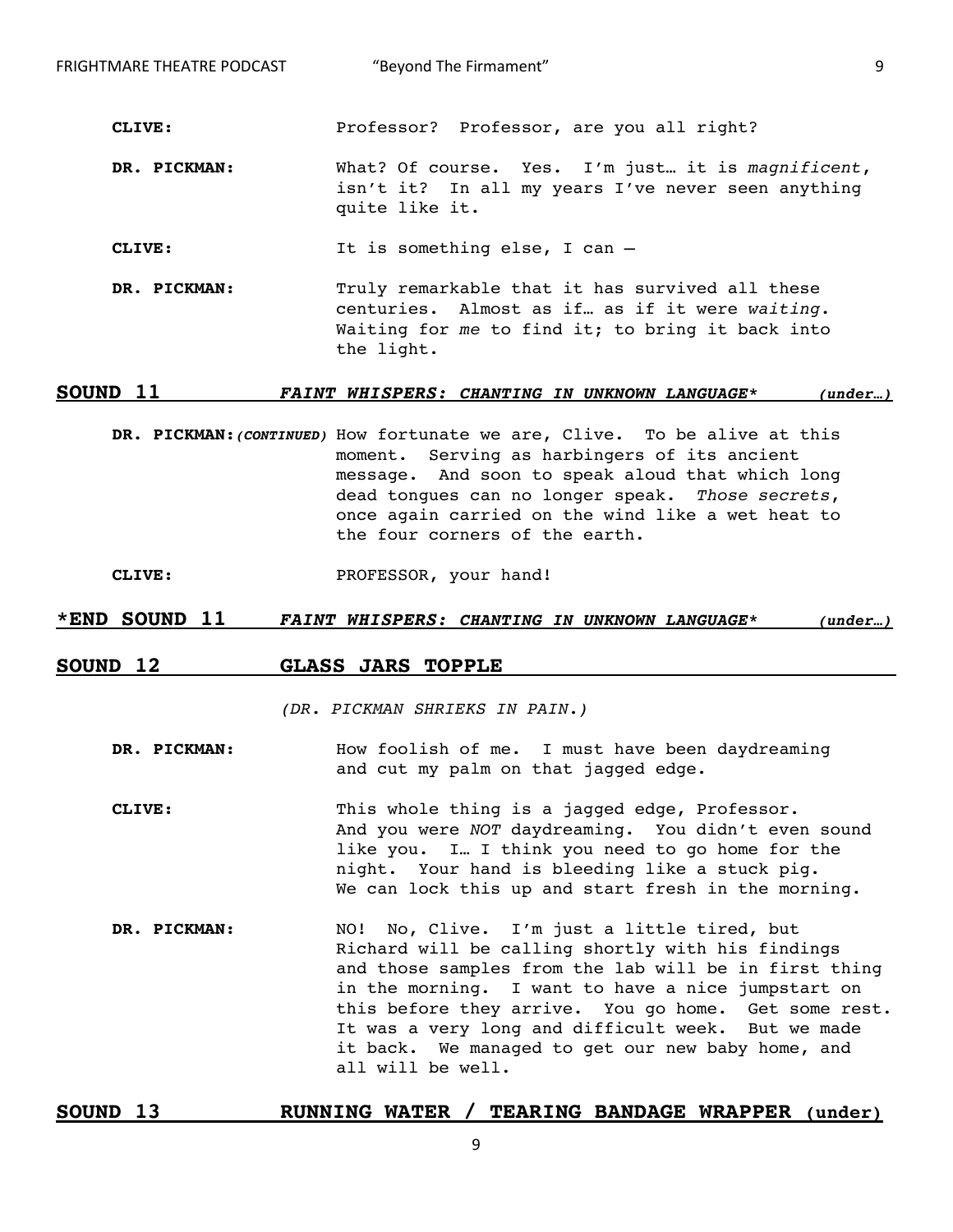FRIGHTMARE THEATRE PODCAST  $\qquad$  "Beyond The Firmament"  $\qquad \qquad 10$ 

**CLIVE:** I hope so, Professor. I hope bringing this *thing* here was the right thing to do.

## **SOUND 14 BOOKS BEING STACKED/PLACED IN BACKPACK. (under)**

- **DR. PICKMAN:** Ah, see now? Not that bad of a mess. Very little blood; a single drop on the table here.
- **CLIVE:** *What?* No. Professor, your hand was gushing all over the carved side of the artifact. I saw it. I *saw*.

## **MUSIC 3 "STRANGE MUSIC HIT" (fades under and out)**

**CLIVE:** That can't be.

**DR. PICKMAN:** Come now, Clive. Javie's stories have still got you worked up.

**CLIVE:** No. It isn't… *look*. The glyphs. They… they've *moved*. They're different. I'm sure of it.

**DR. PICKMAN:** And now who's the tired one here? *(LAUGHS)* Get out of here and go to bed. I need you on your "A" game in the morning.

**CLIVE:** But –

- **DR. PICKMAN:** Clive. There will still be plenty of work in the morning. And you have reports to make up from last week. You need some beauty rest. So get to it, kiddo.
- **CLIVE:** *(LOW)* Yes. Yes, Professor you are probably right. It's just those stupid stories… the lack of sleep. Nothing to worry about.

## **SOUND 15 THUNDER CRASH OUTSIDE / RAIN PICKS UP (under)**

## **SOUND 16 CLIVE SHOES SHUFFLE THEN (OFF) LAB DOOR CREAKS OPEN**

- **CLIVE: (OFF)** Goodnight, Professor. Please. Please don't work too hard on that thing tonight. It's really picking up outside… I'd be more than happy to walk you to the Redline.
- **DR. PICKMAN:** No no no. You go on. This big guy right here has some blood to answer for. *(CHUCKLES TO SELF)* Goodnight, Clive.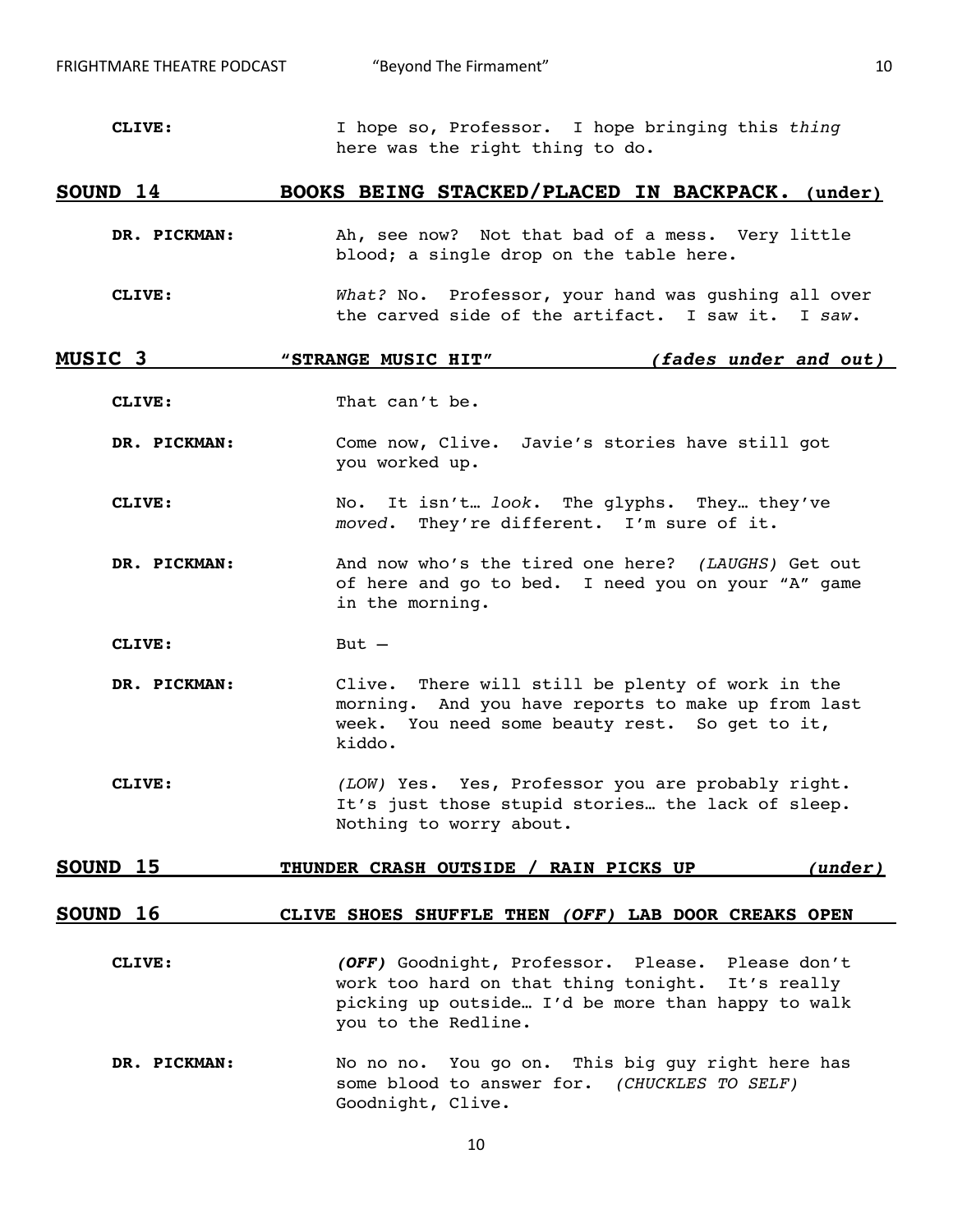FRIGHTMARE THEATRE PODCAST  $\qquad$  "Beyond The Firmament"  $\qquad \qquad$  11

**CLIVE: (OFF)** If you're sure, then. Goodnight, Professor. Take care.

### **SOUND 17 (OFF) LAB DOOR RATTLES SHUT**

## SOUND 18 RAIN BEATS HARDER ON WINDOW /INTERMITTENT THUNDER *(under)*

- **DR. PICKMAN:** Alright then. Let's have a look shall we?
- **SOUND 19 DRAWER OPENS / METAL TOOLS PLACED ON TABLE / DRAWER CLOSES**
- **SOUND 20 METAL SCRATCHIING STONE ECHOES IN EMPTY ROOM (under)**
	- **DR. PICKMAN:** Hm. That's a little… I could have sworn the glyphs were organized horizontally. Let me get this down.

## **SOUND 21 ELECTRONIC CLICK AND BEEP OF RECORDING DEVICE**

**DR. PICKMAN:** (CLOSE) August 5<sup>th</sup> 2019. I have successfully transferred the artifact back to the lab and am starting the initial examination of carved runes. Carbon labs are weeks out still and we won't hear back as to the specific mineral composition until morning. It is *strange* however. This dark green coloring and unique texture are like nothing I've encountered in any fossil record. Initial theory could posture that oxidization and partial decay have altered the original organic material and yet… and yet something isn't… *right. (PAUSE)* I'll figure it out. Exact dimensions and weight have been logged in the field notes. The artifact was left rough and jagged in much of its overall creation, boasting small smooth angular surfaces amidst dark outcroppings of porous crystalline formations. Every surface is covered with very small deeply-carved glyphs, which upon initial observation at the site of origin, I perceived to organize horizontally. But now surprisingly I note that they are primarily vertical in formation. And yet, looking at this under the light, it is truly a unique and remarkable specimen. There are *impossible* patterns present in this artifact that are not only suggestive of advanced language but of advanced knowledge of symmetry and mathematical formation.

| <b>SOUND 22</b> | <b>WHISPERED CHANTING</b> |                                                      | (Fade in /continue under) |  |
|-----------------|---------------------------|------------------------------------------------------|---------------------------|--|
|                 |                           |                                                      |                           |  |
| DR. PICKMAN:    |                           | (GASPS) This is extraordinary. The glyphs themselves |                           |  |

follow a bazar symmetry. **(CONTINUED)**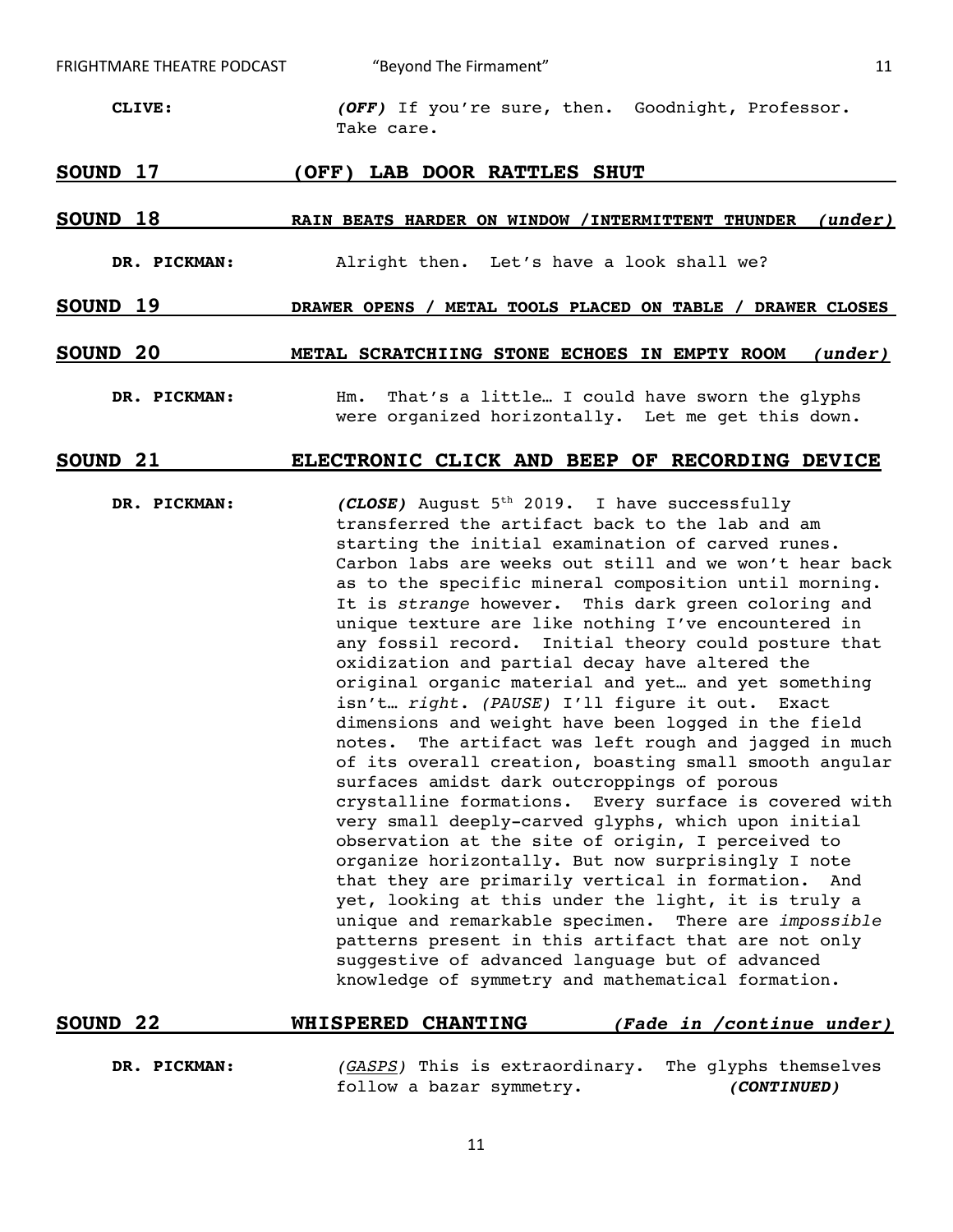**DR. PICKMAN: (CONT.)** Yet the varying rough and smooth surfaces also appear to have some semblance of purpose; following their *own* separate guidelines. I've never… never seen anything quite - *(COUGHS)* Staring at these formations it is easy for one to… to become lost somewhat in the… *(COUGHS)* the sheer complexity. The ancient people who created this were… *(CLEARS THROAT)*

## **SOUND 23 LOW PULSATING HUM (Continuous/ under chanting)**

**(CLOSE- LOW)** No. Nooooo. Not… people. *(COUGHS WILDY)* No. NO… p-p-p peep-pooool. *(CHUCKLES)* aniMALs. Aaan- eeee- *MAL*. *(GROWLS)* No-thing b-b-b-but cattle. *(SNORTS)* Meat. Meeeaaat. *Ca-tha-gua*… Plaaaay tings. *(HIDIOUS GRAVELLY LAUGHTER)* **Cathagua***!* 

## **AUDIO EFFECT:** *(\*DR. PICKMAN LAUGHS* **AS HER VOICE DEEPENS TO A GUTTERAL UNEARTHLY GROWL.\***)

- **SOUND 24 CLOTH RIPS / GLASS JARS SHATTER. (under)**
- **SOUND 25 LOW HUM BECOMES TRIBAL DRUM BEAT (under)**

**\*FADE UP:SOUND 22 WHISPERED CHANTING (Fade up loud /continue under)**

*\*PICKMAN (altered voice) JOINS IN THE REPETATIVE CHANTING.* 

**\*DR. PICKMAN: Tach-DA! KLUEESH VUELLA DA DULAMEN MWUERACK EN-CATUGALA NACHT MIDIGAN- ETE CTHULHU SHLEENE THAGUA-NOORS! PH'NGLUI MGLW'NAFH CTHULHU R'LYEH WGAH'NAGL FHTAGN!!!**

*THE CHANTING\*, DRUMS, AND HER GUTTERAL VOICE ECHO UNTIL…*

- **SOUND 26 LOUD CRASH OF THUNDER (long roll out)**
- **\*END SOUND 22/25 CHANTING /DRUM BEAT (snap out on cue 26)**

*ALL IS QUIET, SAVE FOR THE RAIN BEATING ON THE WINDOW FROM OUTSIDE.* 

## **SOUND 27 (OFF) FOOTSTEPS IN THE HALL /DOOR SWINGS OPEN**

**CLIVE: (OFF)** Hey Professor, I forgot my laptop. Professor? Hello? Jesus, power go out? Can't see shit. Anyone here? *(PAUSE)* I'm just gonna grab my laptop and take a cab. Trains are called on account of the storm. **(CLOSE)** We can split one if you…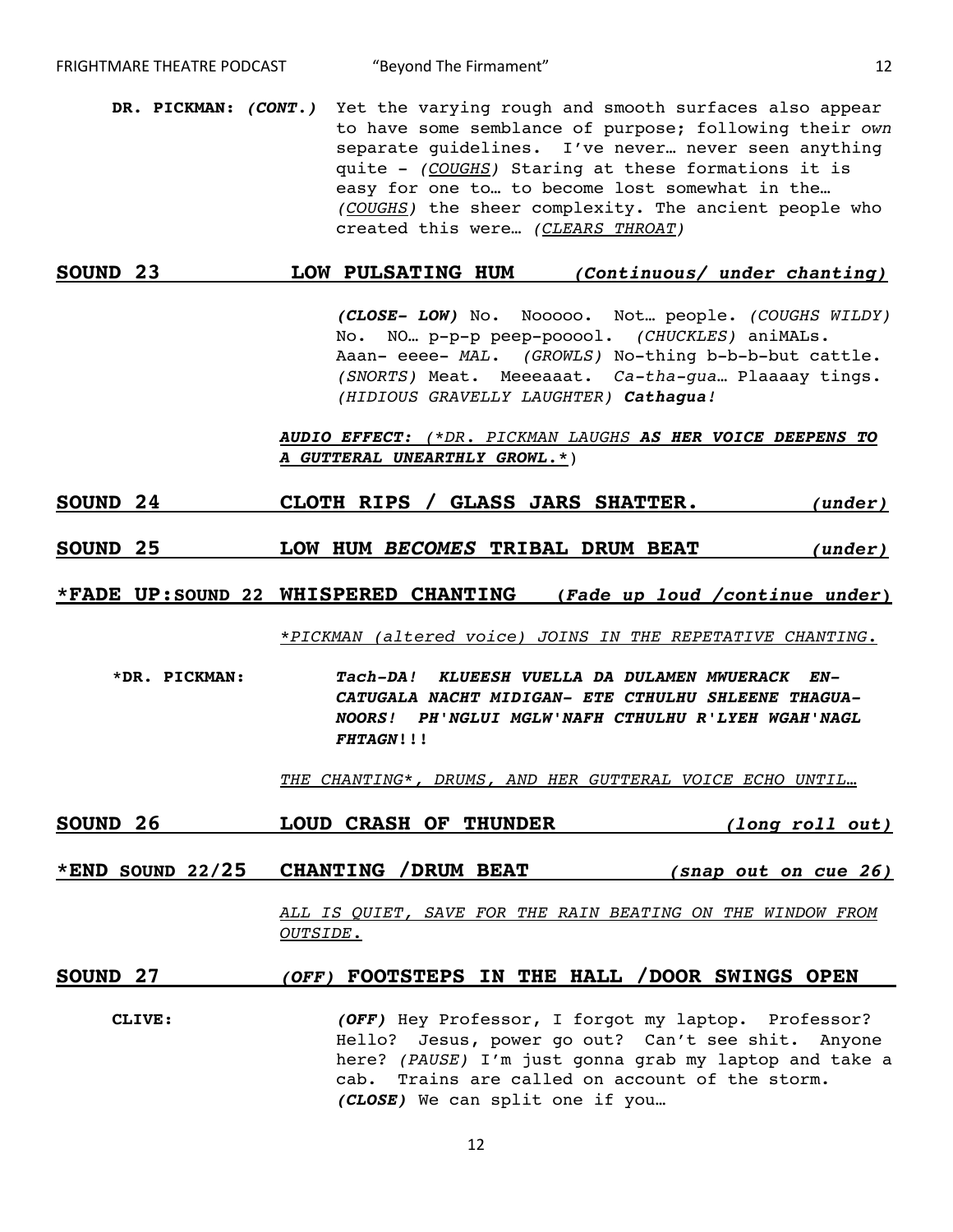## **SOUND 28 SNEAKERS SLIP ON THE WET FLOOR**

**CLIVE:** What the f… Oh my god! No. No no no no NO! This can't be happening. My God… PROFESSOR?! Jesus, God. This is a lot of blood. Oh, Jesus. Where the hell is the artifact? PROFESSOR? I'm here! I'm calling for help. Hold on!

## **SOUND 29 HE DIALS I-PHONE/ BUSY SIGNAL**

**CLIVE:** NO! Fucking storm. PROFESSOR?!!!!

- **DR. PICKMAN: (OFF)** *(NO Voice Effect)* The prodigal son returns.
- **CLIVE:** Oh! Professor, thank God. Are you… Are you alright? What happened to the lights?
- **DR. PICKMAN: (OFF)** What DID happen to the lights?
- **CLIVE:** um. I'm guessing the storm knocked out the power.

**\*DR. PICKMAN: (OFF)** What a bright young lad it is. **(\*HER VOICE LOWERS TO A HIDEOUS INHUMAN PITCH) She always considered you her brightest disciple.** 

- **CLIVE:** Why don't I see if I can get the backup lights working.
- **\*DR. PICKMAN: (OFF- GETTING CLOSER) Now why would we want to do that? I rather enjoy the dark.** *(PAUSE)* **Mankind.**  *(SNORT)* **Mankind has always been afraid of the dark; of that which cannot be seen or understood. And rightfully so, for you understand so precious little. Better to fear. Better to agonize. Why, you are afraid right now. At this very moment. Terrified.**
- **CLIVE:** Professor. It's late. I… I need to get some rest.

**\*DR. PICKMAN: I can smell the fear pouring out of you. I can taste it on the air. Your fear… is… palpable. Delicious. Sweeeeet.**

**CLIVE:** Where is the artifact, Professor? Did… did something happen?

**\*DR. PICKMAN: So many things are always happening, boy. This tiny universe is a mass of cogs and wheels. Oh, you vermin like to play that you can master the great contraption; but in the end no matter how hard you try, you inevitably wind up gumming up the gears.**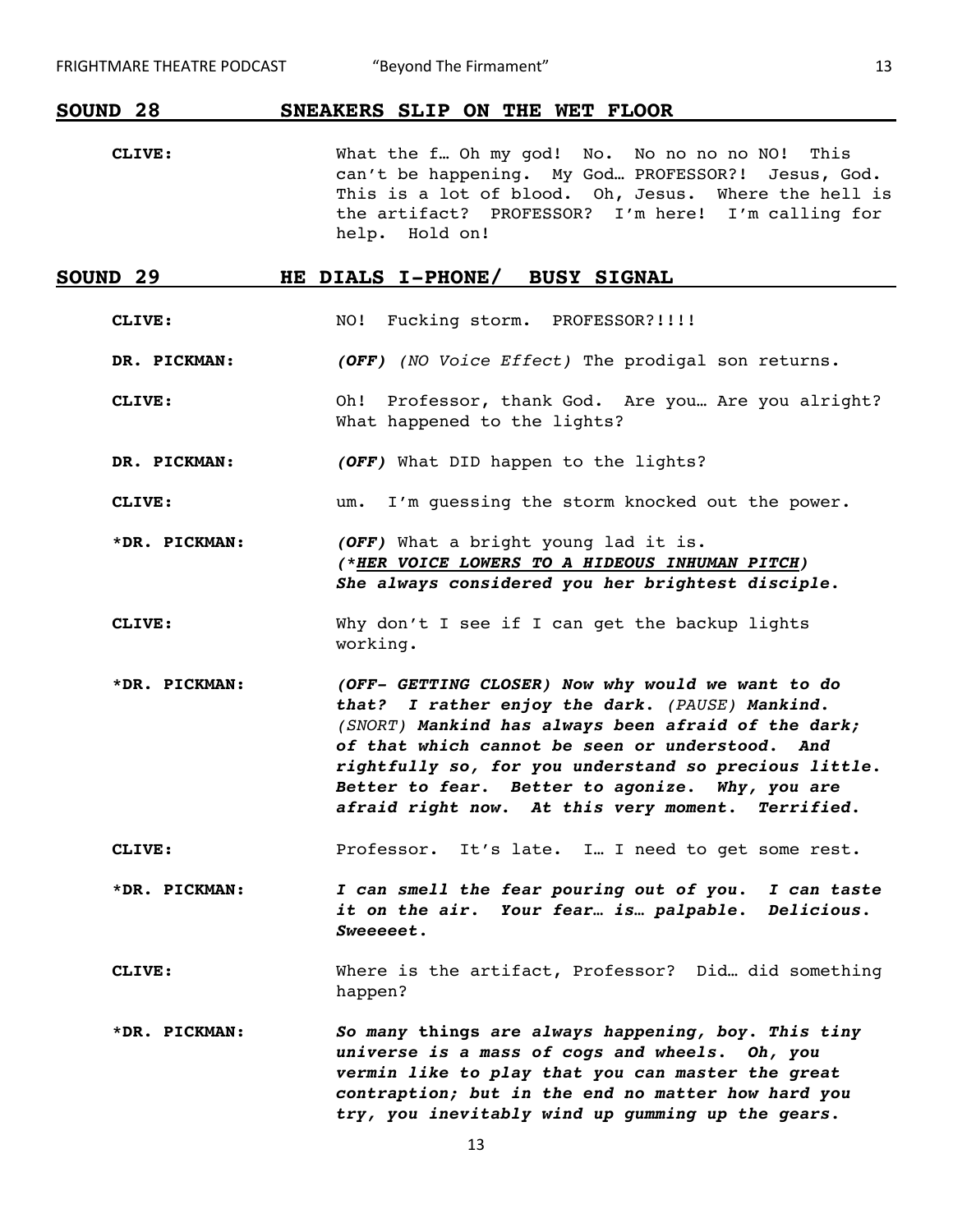| FRIGHTMARE THEATRE PODCAST | "Beyond The Firmament"                                                                                                                                                                                                    | 14 |
|----------------------------|---------------------------------------------------------------------------------------------------------------------------------------------------------------------------------------------------------------------------|----|
|                            | It's a game played out again and again across<br>countless untold eons and yet this precise moment<br>is rather special in regard to the great mechanism.<br>Can Pickman's brightest disciple explain why that<br>may be? |    |
| CLIVE:                     | I don't don't know what you're talking about?                                                                                                                                                                             |    |
| *DR. PICKMAN:              | Pity. How can one expect to master the game when one<br>doesn't even know their place within it? Let US play<br>a little game ourselves, shall we?                                                                        |    |
| CLIVE:                     | No. I. I really don't think I'm up for it, tonight.<br>I gotta                                                                                                                                                            |    |
| *DR. PICKMAN:              | (CLOSE) NONSENSE. Soon it will be midnight over<br>the southern sea and the stars will again be right.<br>The True Masters of the game have been summoned.<br>The wheels, already turning in their favor.                 |    |
| CLIVE:                     | I told you I don't feel like play any games. I'm<br>$leav-$                                                                                                                                                               |    |
| *DR. PICKMAN:              | (CLOSE) Oh, you have already been playing, young<br>Clive. You and the "Noted Archeologist" You just<br>didn't realize it.                                                                                                |    |
| <b>SOUND 30</b>            | HEAVY STONE DRAGGING ACROSS TILE FLOOR                                                                                                                                                                                    |    |
| CLIVE:                     | You're not the professor. Who are you? What are you?                                                                                                                                                                      |    |
| *DR. PICKMAN:              | Shall I show you?                                                                                                                                                                                                         |    |
| <b>SOUND 31</b>            | LARGE CRASH OF THUNDER / ELECTRICAL SURGE                                                                                                                                                                                 |    |
| CLIVE:                     | OH MY DEAR GOD!!! DEAR GOD, NOOOOOOOOOOO!!!                                                                                                                                                                               |    |
| *DR. PICKMAN:              | (CLOSE) YOUR PATHETIC GODS CANNOT HELP YOU NOW, BOY!<br>THEY NEVER COULD!                                                                                                                                                 |    |
| <b>SOUND 32</b>            | LOUD THUD AND WET SQUISH                                                                                                                                                                                                  |    |
|                            | (CLIVE'S SCREAMING INSTANTLY STOPS)                                                                                                                                                                                       |    |
|                            | THE RAIN BEATS ON THE WINDOW (OFF) (continuous cue 18).                                                                                                                                                                   |    |
| <b>SOUND 33</b>            | GUTTERAL SLURPING AND FEEDING (continuous) (under)                                                                                                                                                                        |    |
|                            |                                                                                                                                                                                                                           |    |

**SOUND 34 OFFICE PHONE RINGS (4 rings until)**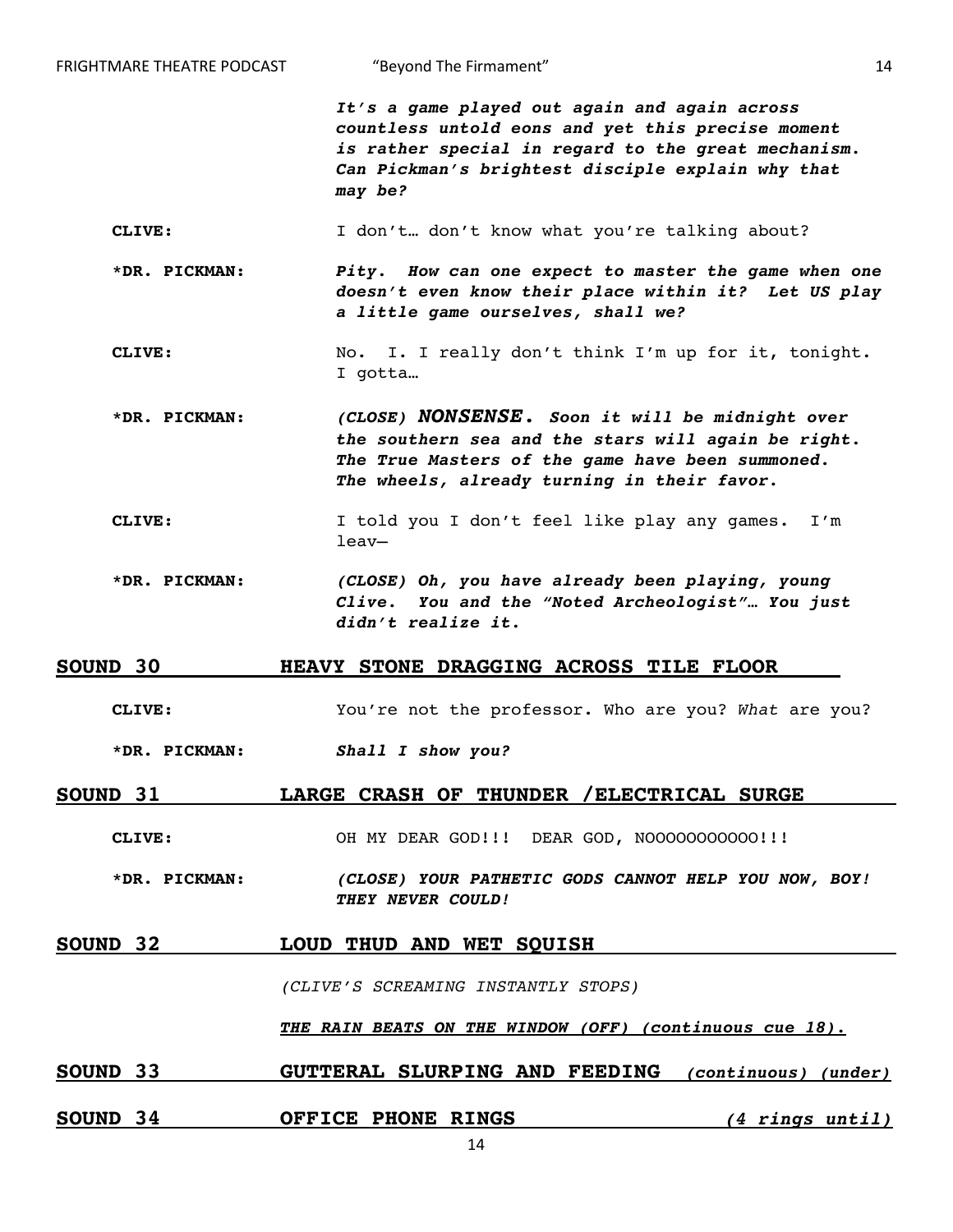## **SOUND 35 ANSWERING MACHINE BEEPS /CLICKS**

**DR. PICKMAN: (D-RECORDING)** You've reached the office of Doctor Philippa Pickman with the Department of Anthropology. I am either away from my desk on site or on another line. Leave a message if it is important, and I will attempt a return-call at my earliest convenience.

## **SOUND 36 ANSWERING MACHINE BEEPS (heavy static)**

## **DR. BARKER: (D- PHONE) (HEAVY STATIC)** Philippa, its Dick. **(continued)**

- **DR. BARKER: (CONT.) (D- PHONE) (HEAVY STATIC)** Listen, you must stop all work on the artifact you found immediately. Don't ask questions; just lock it up until I can get to you. The storms down here have cancelled flights tonight. I'll try again in the morning. But believe me, Philippa. *YOU MUST NOT ATTEMPT TO TRANSLATE THOSE GLYPHS.* It… It's dangerous. I can't say more on the phone. It'll be hard for you to believe me, but I've translated the first few glyphs you had sent and… uhm... It's a *warning*… Jesus, I know this sounds crazy but I think you finding that artifact wasn't a coincidence! These crazy storms… the other recent disasters; all connected somehow. They're happening everywhere! Something is coming, Philippa. SOMETHING TERRIBLE IS COMING!
- **SOUND 37 ANSWERING MACHINE BEEPS OFF**

## **SOUND 38 DEEP MONSTROUS CHUCKLING AND SLURPING**

**SOUND 39 PHONE RINGS (continuous)**

## **SOUND 40 MONSTROUS CHUCKLING BUILDS TO LOW LAUGHTER**

**PHONE CONTINUES TO RING, AND THE...**

**RAIN BEATS HARD AGAINS THE WINDOWS OUTSIDE.**

**MUSIC 4 FIRMAMENT DARK MUSIC (fade up)** 

## **\*END ALL SOUND CHUCKLING/RINGS/ FEEDING/ RAIN/**

**\*END MUSIC 4 FIRMAMENT DARK MUSIC (fades out)**

**MUSIC 5 FRIGHTMARE "AMBIENT MUSIC" (continuous/takes us into…)**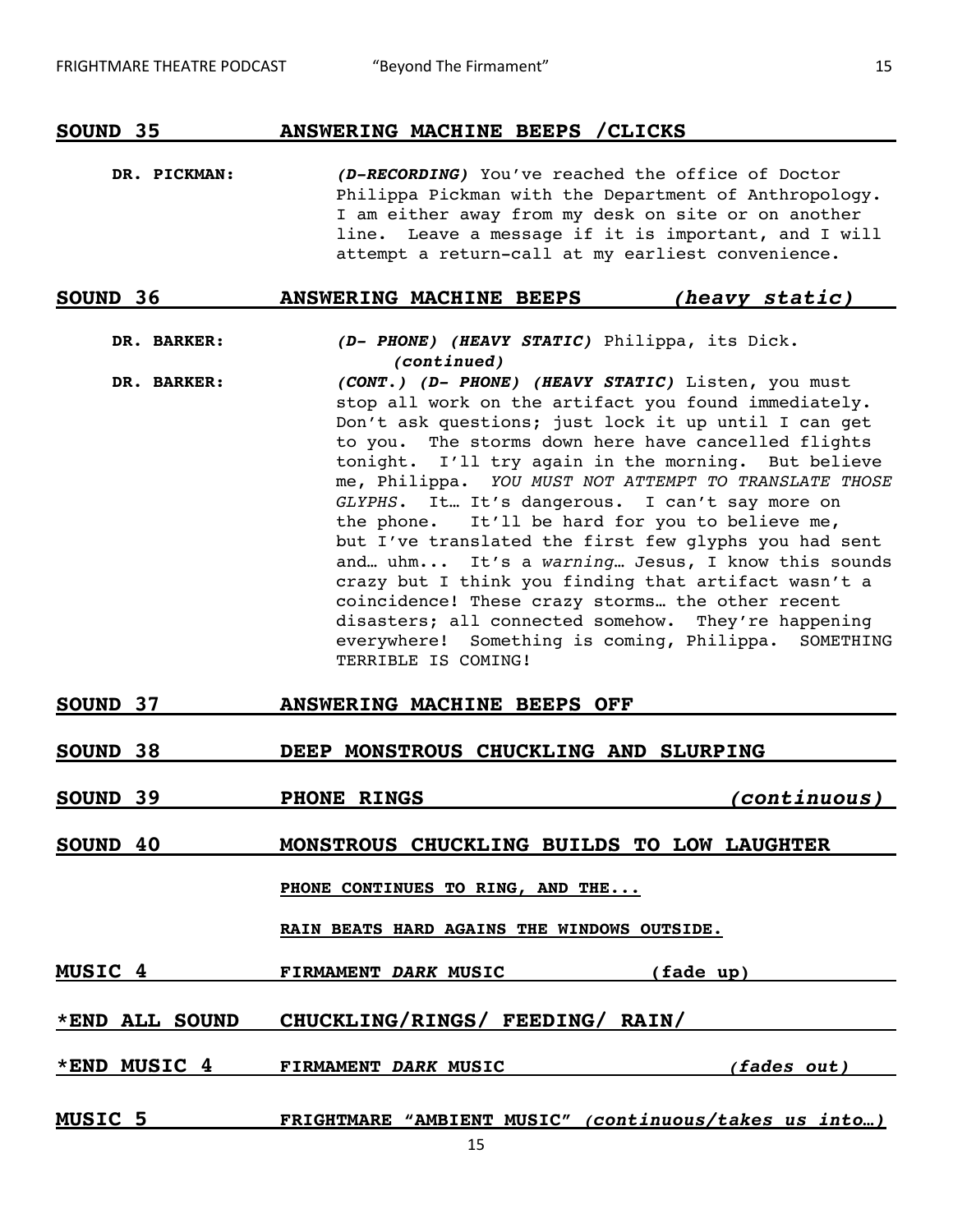# **FRIGHTMARE THEATRE CLOSER**

| <i>*END</i> MUSIC 5 | FRIGHTMARE "AMBIENT MUSIC" (CONTINUES UNDER & Finishes when done)                                                                                                                                                                                    |
|---------------------|------------------------------------------------------------------------------------------------------------------------------------------------------------------------------------------------------------------------------------------------------|
|                     | (silence)                                                                                                                                                                                                                                            |
| HOST:               | (Whispering) I am so scared right now, my little<br>beasties.  I mean, in a universe so vast, where do<br>we- where do I fit in?! How insignificant we all are<br>in the cold black eye of the cosmos                                                |
| <b>AGNES:</b>       | um Al? AL! I think we broke the Doc!                                                                                                                                                                                                                 |
| AL:                 | (D-BOOTH INTERCOM) Must be somethin' in the air today.                                                                                                                                                                                               |
| HOST:               | Why even go on? Why do anything other than curl up<br>into a ball and quake in utter terror at the<br>unquestionable certainty of the total inability to<br>control our own lives-                                                                   |
| <b>AGNES:</b>       | Al, get in here!                                                                                                                                                                                                                                     |
| AL:                 | (D- BOOTH INTERCOM) No way. I'm not catching the<br>crazy too. It's like the Hot Zone of madness in that<br>studio (CLOSE) Doc? Necropolis, ol' Buddy?                                                                                               |
| <b>AGNES:</b>       | His eyes. My god, his eyes                                                                                                                                                                                                                           |
| <b>HOST:</b>        | The old ones are the old ones were and the old ones<br>will be again?! I SHALL DEVOTE MY LIFE UNTO YOU, OH<br>DARK ETERNAL ONES!!! When the stars are aligned and<br>the day of reckoning is at hand, I shall sit at your<br>right in supplication-- |
| <b>AL:</b>          | (D- BOOTH INTERCOM) Oh, good grief. We gotta show to<br>wrap up here, Doc.                                                                                                                                                                           |
|                     | (HOST raves/ weeps until suddenly silenced by)                                                                                                                                                                                                       |
| SOUND 41            | BLOW DART SHOOT & HIT                                                                                                                                                                                                                                |
| AL:                 | (D- BOOTH INTERCOM) Nice. Quick thinking there,<br>Agnes.                                                                                                                                                                                            |
| <b>AGNES:</b>       | Amazonian Poison dart. Never leave home without it.<br>He'll be out for hours. What do we do, now?                                                                                                                                                   |
| AL:                 | (D- BOOTH INTERCOM) I must consult management.                                                                                                                                                                                                       |
|                     | 16                                                                                                                                                                                                                                                   |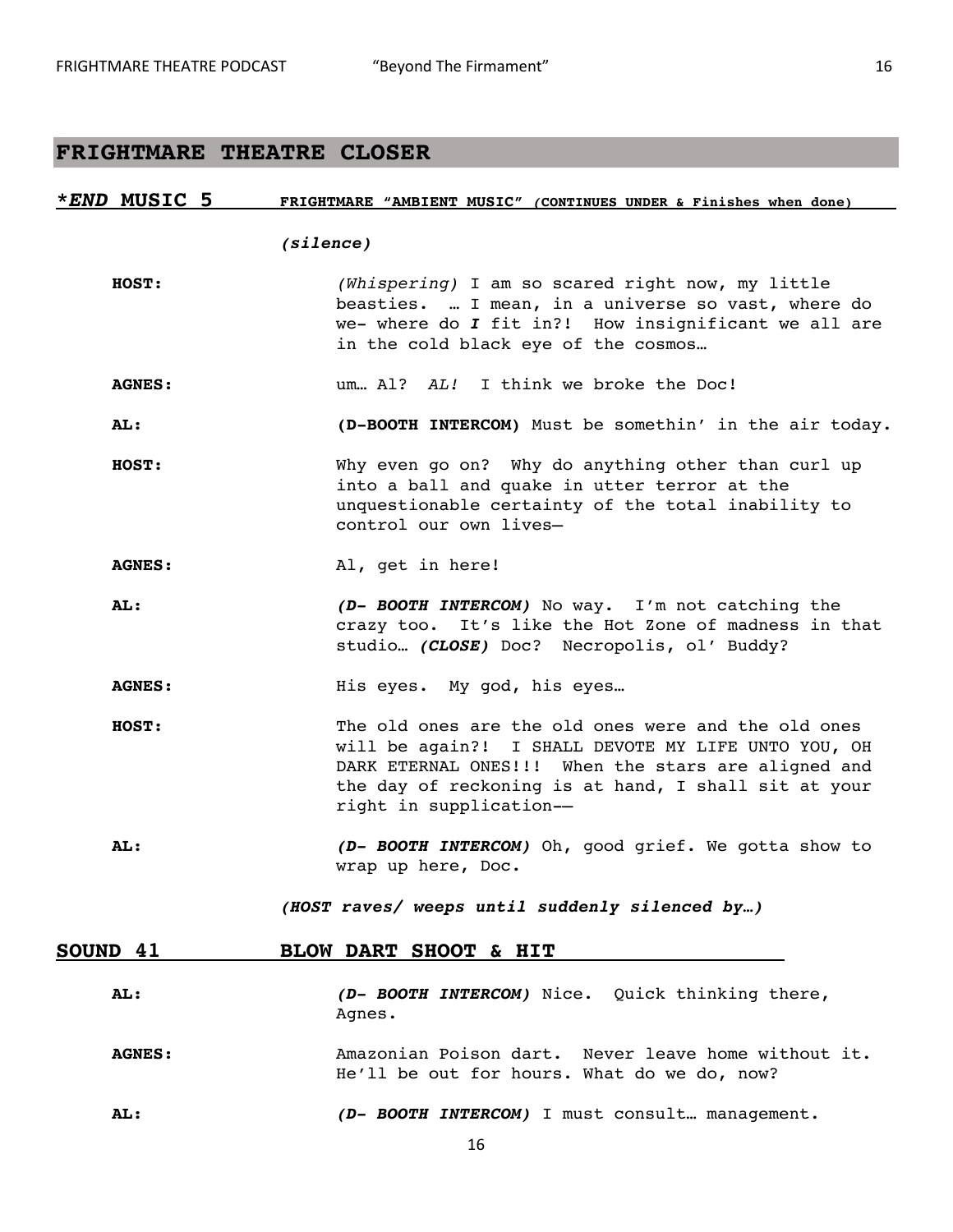## **MUSIC 6 OMINOUS MUSIC HIT**

**AGNES:** *(gasps)* M… *management*? No.

**AL: (D- BOOTH INTERCOM)** We have no other choice. I'll prepare the ritual. In the meantime, we need to close out this episode. We're outta time. Quick, summon… *THE ANNOUNCER*.

## SOUND 42 **AGNES RUSHING TO ORGAN, FLIPPING COVER**

## **MUSIC 7 "FTP CLOSE OUT" – CREEPY ORGAN VARIANT (FADE DOWN/CONTINUE UNDER)**

**ANNOUNCER:** Who dare summon The Announcer… oh. Um. *(clears throat)*  The Frightmare Theatre Podcast is brought to you by ARCANE, where your horrors are our sweet sweet desert. Tonight's radio theatre presentation entitled, "BEYOND THE FIRMAMENT" was written and directed by Nathan Shelton and featured the voice talents of Lisa Murphy, Spencer Tilley, Annie Crumbaugh, Andy McMurtrey, and Heath Hillhouse. The Frightmare Theatre Theme and supplemental music is created by the terrifyingly talented, Chris Porcelli, and can be found along with other haunting scores at chrisporcellipiano.com. Be sure to stalk Frightmare theatre on social media and subscribe to The Frightmare Theatre Podcast via Itunes, Spotify, Stitcher or your favorite listening app. Producing a monthly horror radio drama is a monstrous undertaking. If you enjoyed absorbing auditory

horrors with us this evening, we invite you to join the Frightmare Theatre undead family and support us on Patreon, where you will receive members-only special insights, information, and content.

All previous petrifying episodes of FRIGHTMARE THEATRE have been unearthed and are proudly displayed for the shock and horror of the masses at Frightmaretheatrepodcast.com. We so deeply wish to thank you for listening and hope you follow us down the dark tunnel of horror radio theatre again next month for an all new episode. Until then… I am The Announcer, wishing you… pleeeeaaaasaaaaant dreeeeeeeaaaaaams.

## **\*END MUSIC 11 "FTP CLOSE OUT" – CREEPY ORGAN VARIANT (Fade out)**